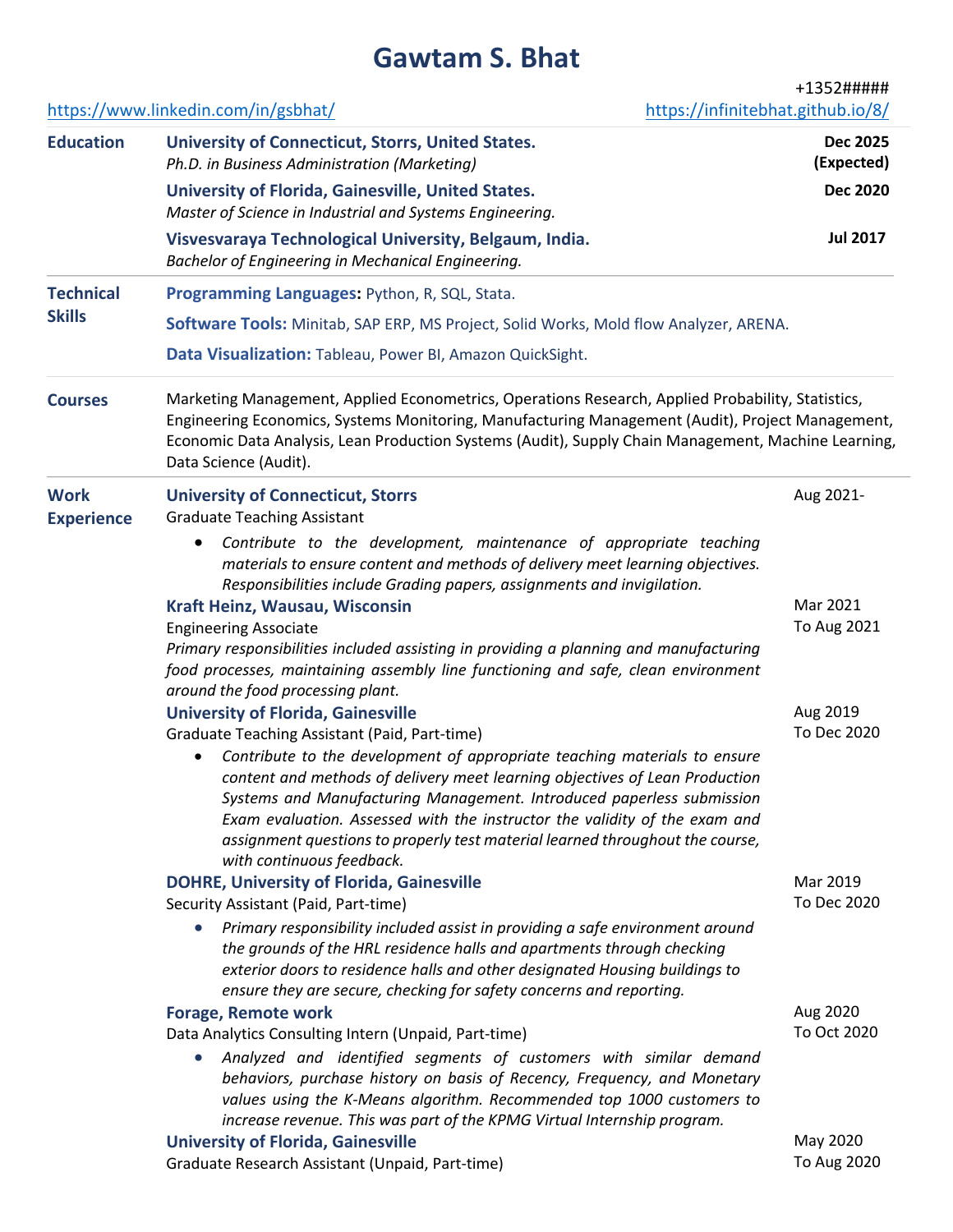- *Studied research papers on Statistical Process Control (SPC) and analyzed multivariate data using statistical monitoring techniques and improved the existing method of detecting defects on grayscale images of semiconductor materials.*
- *Applied Statistical Learning techniques like decision tree fitting, regression, EWMA charts, hypothesis testing on Stochastic Textured Surface data and achieved 89% accuracy level in detecting defects using SPC.*

# **Hydrotek Engineers, Pune**

Sales and Marketing Analyst

- *Assessed customer sales data from previous years and devised product marketing strategies to increase customer engagement and retention rate by 10% within 5 months. Collaborated with various departments & implemented exponential smoothing forecast techniques using SAP and Excel to decrease customer lead time by 3 days.*
- *Increased sales revenue by more than 15% through effective communications and business development through B2B, B2C business additions. Total individual contribution to sales revenue exceeded 90,00,000 INR within 8 months.*

### **Tata Power Plant, Mumbai**

#### Engineering Intern

- *Collected and segregated energy loss data into different categories incurred between FY 2005 to FY 2015 by using SQL commands and identified the root cause for these losses. Using these data, we documented corrective actions.*
- *Submitted final report with analysis on YoY variation in power generation, power*  loss, and loss incurred in INR to the company using Advanced Excel tools and *recommended measures to minimize losses.*

#### **Projects Classification of Audio Recordings Using Transfer Learning**

• *We investigate the performance of 3 pretrained architectures and finetune and optimize the best performing architecture. We utilize an ensemble of 4 fine-tuned CNNs following the Densenet architecture which is pretrained on the ImageNet dataset. We demonstrate that audio recording*  samples falling into eight emotive categories may be classified with 85.5% accuracy. Python *(PyTorch, NumPy). (First Place for classification accuracy in the class of 49.)*

# **Anomaly Detection using Control Charts**

• *Developed a model control chart to monitor the anomaly in electronic healthcare data recorded inpatient time to Predict Acute Kidney Injury based on two variables Heart Rate and Blood Pressure, which have a high correlation with kidney damage.* 

*Python (scikit-learn, Pandas, NumPy).*

#### **Retail Demand Forecasting Project**

• *Analyzed approaches related to data preparation, analysis, and forecasting of time series, to facilitate recommending sales & marketing strategies based on trend/seasonality effects using data from Kaggle with diverse characteristics such as stationarity, seasonality, residuals, and sales data variance. Implemented and compared results using Exponential Smoothing, ARIMA, Facebooks Prophet, and LSTM Neural network.* 

*Python (scikit-learn, TensorFlow, Keras, Pandas, NumPy, fbprophet).*

#### **Regression Analysis of Tech Pulse Index**

• *Using Stata extracted insightful statistic characteristics and results from the time-series data of Tech Pulse Index and its correlation with the tech industry trend, unemployment rate, and housing prices using analysis techniques like regression, hypothesis tests, stationarity tests. Stata, Excel.*

# **Vehicle Routing Optimization with Capacity and Time Window constraints**

• *Implemented optimization algorithms to model and solve supply chain vehicle routing problems and optimized total cost by 17% and reduced total number of trucks purchased to 16 from 25, thus optimizing investment. Excel, Python.*

Sep 2017 To Dec 2018

Jun 2015 To Jul 2015